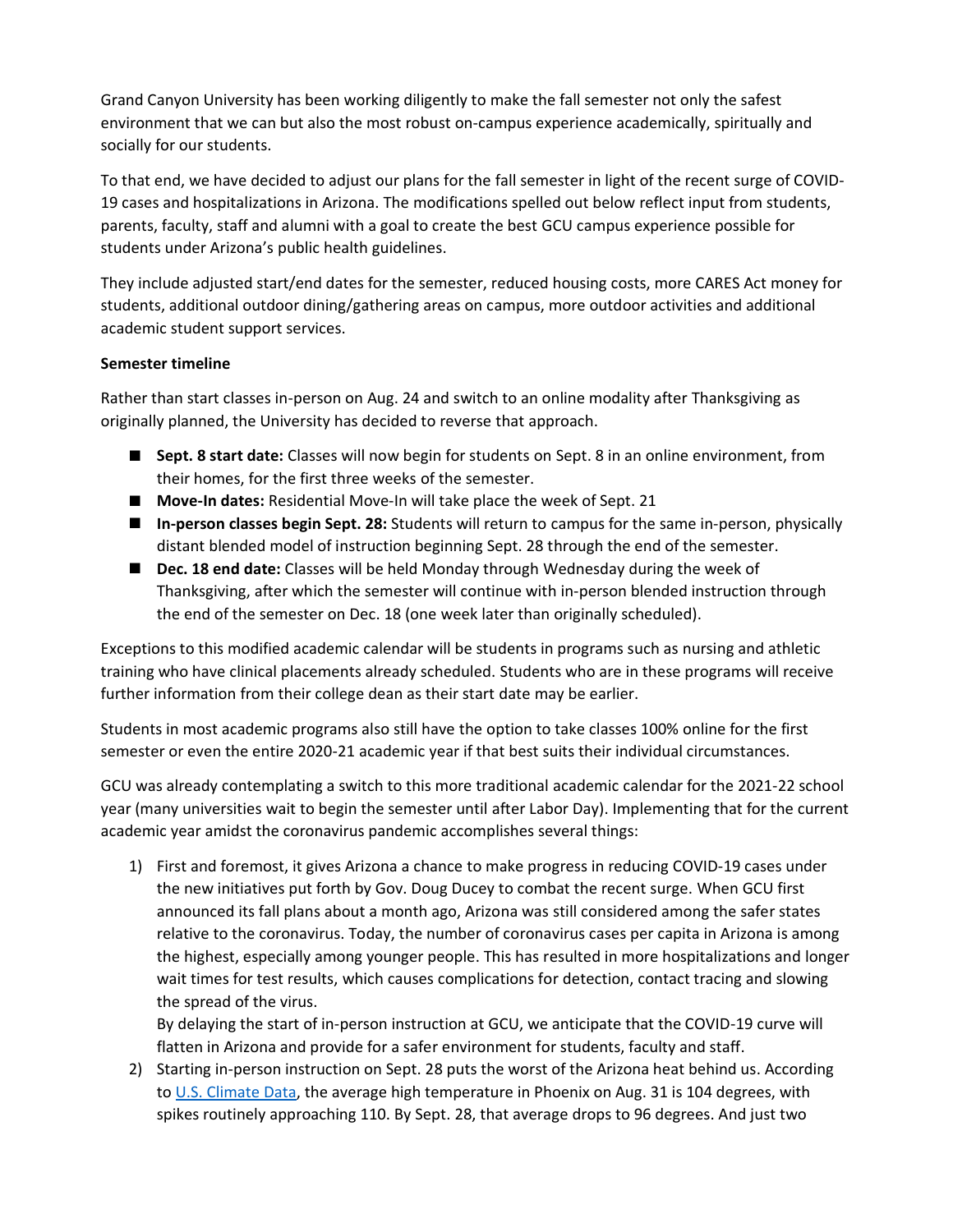weeks later, on Oct. 14, it is 89 degrees (with lows in the mid-60s). The fall and winter months in Arizona are the perfect time to be outdoors, where research shows that the risk of coronavirus infection is drastically reduced. This allows for ideal outdoor dining conditions on campus, intramural activities that can take place outdoors and spiritual/social events that can incorporate outdoor settings. In addition, the University is exploring the potential to hold some classes outside in open-sided tents.

The delayed start better enables us to create a more robust campus experience for students through the month of December when weather conditions are ideal. We know from student and parent panel discussions just how important the social aspect is to our student body and know this modification will make it more possible for us to live up to that expectation.

- 3) Starting the semester online will help students get off to a positive start academically as they can devote their complete focus to their studies during those three weeks before getting acclimated to life on a college campus. New GCU students will also build confidence in the LoudCloud learning management system that will help them with blended instructional activities that will continue through the end of the semester. Finishing the semester with in-person instruction will also be beneficial for students preparing for finals and completing capstone projects.
- 4) The later start date for on-campus instruction also provides more time for our international students who are having difficulty obtaining a visa before the start of the school year and still serve a 14-day quarantine period.

Starting the fall semester in an online modality is NOT a planned precursor to moving classes fully online for the entire semester. All efforts are being put forth to return to campus for in-person classes on Sept. 28, when conditions are expected to be more favorable. Switching completely to an online modality is of course a consideration at any point if COVID-19 takes a catastrophic turn for the worse, but we anticipate the opposite will occur as Arizona gets a better handle on the coronavirus and testing procedures become more efficient.

Student-athletes are still reporting to campus in the next month to begin workouts for the upcoming athletic seasons. And the vast majority of student leaders will start arriving Sept. 4 in order to undergo training and more planning as it relates to the social calendar before the full campus population arrives for classes on Sept. 28. Student leaders will receive more information about arrival dates from the staff that oversees their programs.

### **Move-In and Welcome Weekend**

The Move-In process will take place during the week of Sept. 21. Students will receive an email by Aug. 5 instructing them how to select or alter a Move-In appointment that best fits their schedule. No action is required at this time.

Several Welcome Week-type activities are being planned for Friday, Sept. 25, and Saturday, Sept. 26, to welcome students back to campus. More information on those will be forthcoming.

Virtual new student orientation sessions originally planned to begin on Aug. 3 will now have a targeted launch date of Aug. 17. A Welcome Session will also take place at the end of Move-In week.

### **Chapel services**

The first in-person Chapel will take place on Monday, Sept. 28. To adhere to all health and safety guidelines, Chapel will be spread out among GCU Arena, Antelope Gym, Canyon Activities Center and the church. Live band performances will occur in the Arena and CAC and the Chapel message will be shared in all venues.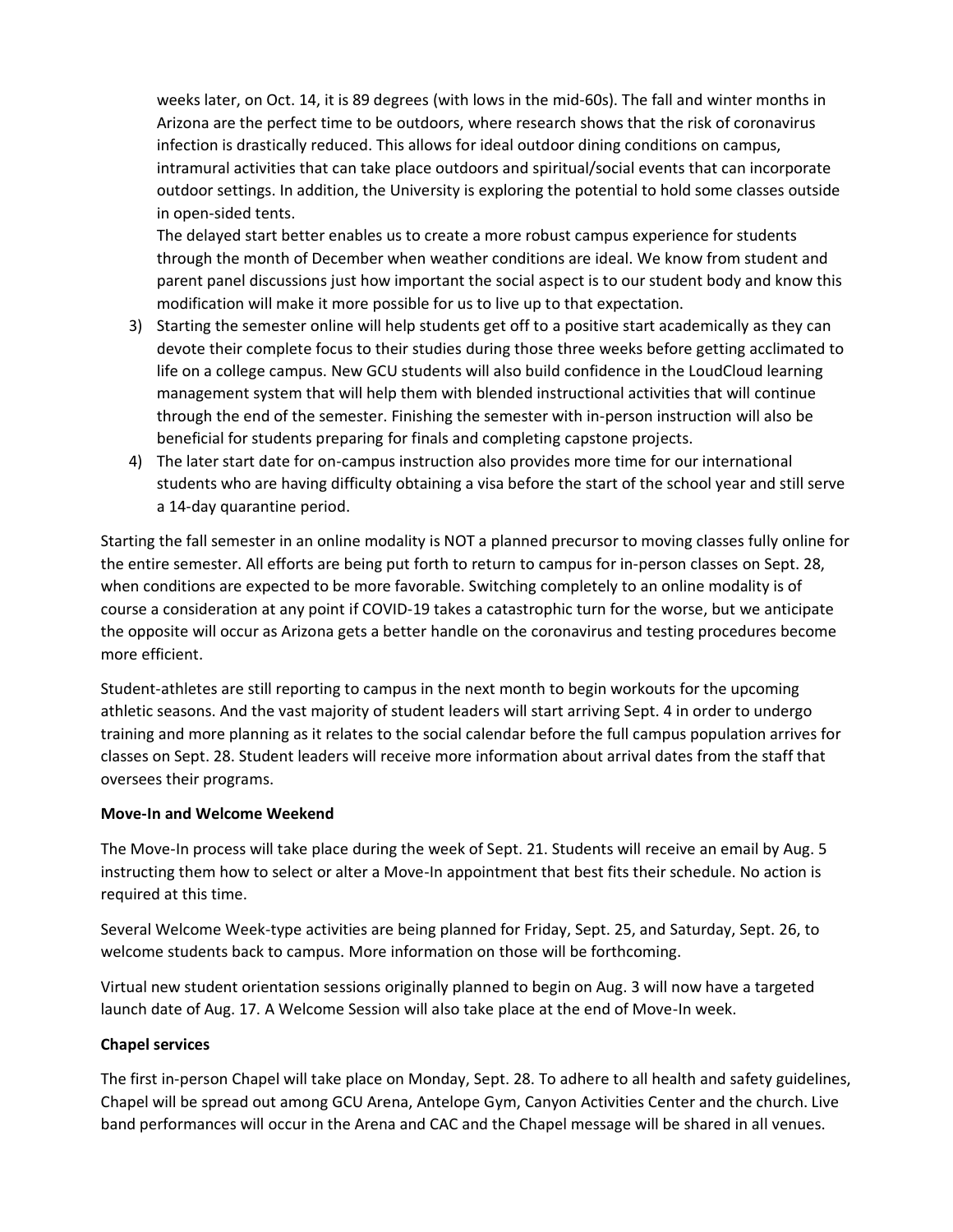Those who don't feel comfortable attending in person can choose to view the live stream online on the GCU YouTube channel. Future Chapel services could also incorporate outdoor venues.

## **Reduced housing costs**

Students living on campus will have their fall semester housing costs reduced pro-rata for the modifications in move-in dates. Scholarship amounts will stay the same except for those that are tied to on-campus housing. Those calculations will also reflect pro-rata amounts.

Students will also be able to reduce their meal plan allotments since they will be on campus for a shorter period of time.

# **CARES Act funds for students**

GCU expects to be able to provide every eligible fall semester ground traditional student approximately \$500 in CARES Act stimulus funds after the semester begins.

GCU was allotted \$22.3 million in CARES Act funds as part of an economic stimulus bill passed by Congress in March 2020 in response to the COVID-19 pandemic. GCU has distributed the student portion, which represented 50% of the \$22.3 million allotment to those students who were eligible per the stipulations outlined by the Department of Education to reimburse students for financial hardships incurred due to COVID. Universities are permitted to use the remaining 50% (in our case \$11.175 million) to cover their own expenses related to the COVID-19 pandemic. GCU expects to incur in excess of \$11.175 million in COVIDrelated losses, but the University will use the institutional portion of the CARES Act funds it has been allocated for the benefit of students as well. That includes the direct grant of approximately \$500 as mentioned above for all eligible fall semester ground traditional students to help them absorb costs incurred related to the change in the fall semester calendar. More information on this will be provided in the next few weeks.

# **Outdoor activities**

Campus life can thrive more fully in the cooler Arizona weather during the months of October/November/December, when students can more safely congregate at our many outdoor venues for events, club activities and sports. Chapel services can be streamed outdoors, where we can worship and sing and lift our voices together more safely. Students can eat together in outdoor settings instead of taking food back to their dorms (additional shaded outdoor seating areas are in the process of being added to support this change). Mask-wearing, if still required by health and city officials in October in certain scenarios, is more comfortable in cooler conditions.

And… Thunder can roam freely in more favorable weather conditions.

Because GCU is a private enclosed campus (vs. one in a public setting), we can provide a more robust experience than most universities in the country. These modifications to the academic calendar allow us to keep building it in a way that everyone can be healthier and happier.

# **Student support**

For incoming students who have not previously taken a class in an online modality and are not yet familiar with GCU's state-of-the-art online learning management system, LoudCloud, the Student Success team has you covered.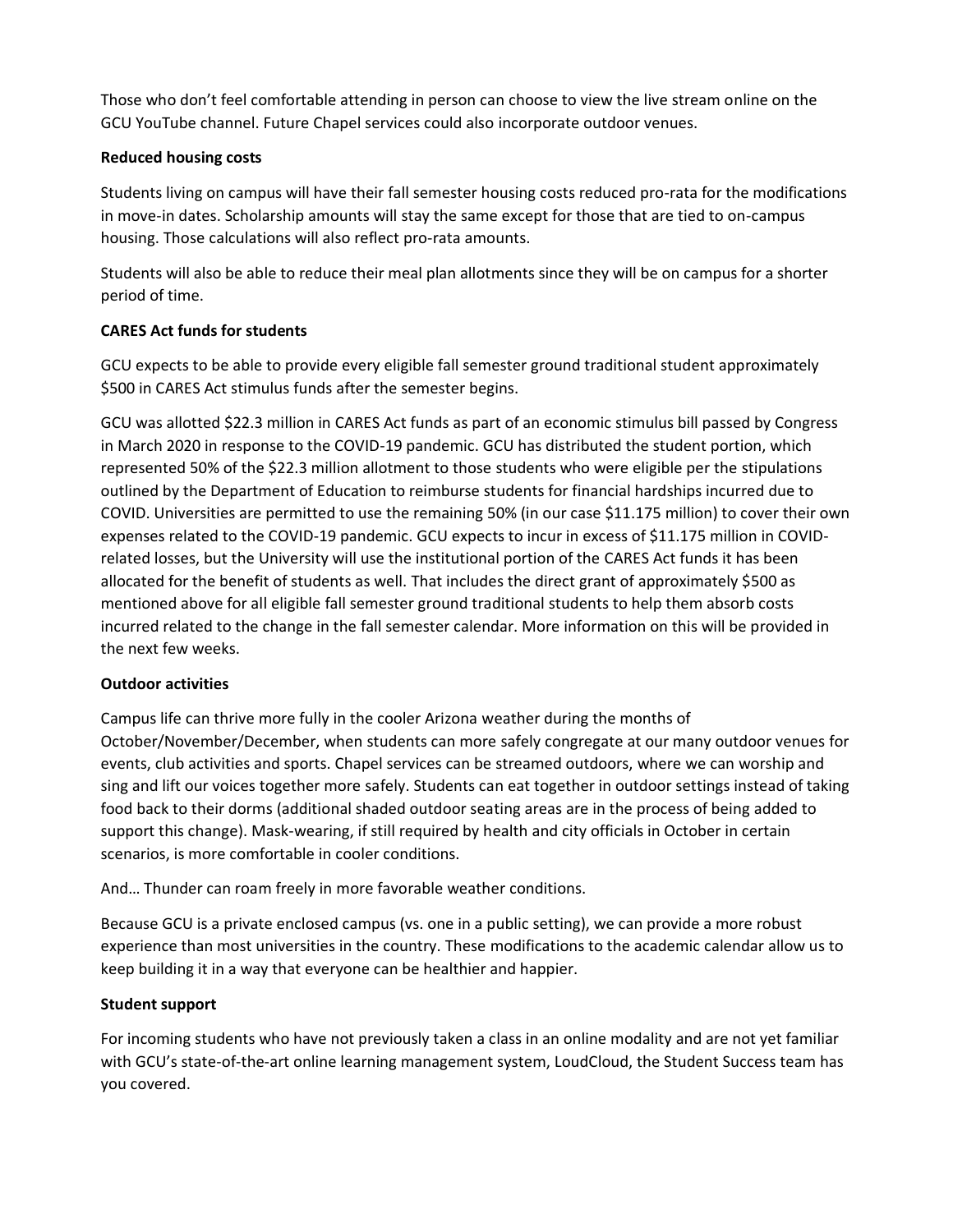Walk to Class student-led webinars will introduce all incoming students to LoudCloud. Students will learn how to access their classes, submit assignments, post Discussion Question responses and explore different areas of LoudCloud so they are comfortable using the system when classes begin Sept. 8. Students will be able to ask questions in real time during the webinar and build connections and support right away.

We will also do extensive outreach to students during their first few weeks of the semester to ensure they are supported and know how to access the resources. The Student Success team did this last spring when GCU classes moved online after spring break, making sure students felt comfortable with the transition.

GCU's extensive academic support centers will be available Day 1 of classes (Sept. 8), including the Academic & Career Excellence Centers, Math Center, Writing Center, English Language Learners Center, Science Center, Theology Commons and Library. Support areas will provide virtual academic and career support, by appointment, through Career Connections. If face-to-face appointments are required, personal protective equipment, physical distancing, sanitation guidelines and capacity limits will be incorporated.

Faculty will also have virtual office hours to assist students and should be the starting point for any academic/college/career question.

Virtual college kickoff events will be held during the third week of the semester to help students connect to their respective colleges and better understand the academic clubs, activities and engagement opportunities available to them.

## **Family Weekend**

This event, traditionally scheduled in October, will be moved to the spring semester.

### **Thanksgiving week**

In order to complete the semester by Dec. 18, classes will be held on Monday-Tuesday-Wednesday of Thanksgiving week. Students are highly encouraged to remain on campus during the ensuing four-day break and avoid travel to other parts of the country, which can lead to spread of the coronavirus. Holiday meals and activities will be planned on campus during the break. GCU is encouraging all students to understand their home state's strict travel rules, as students may have to serve a 14-day quarantine, impacting your ability to return to campus.

### **Veterans Day**

In order to complete the semester by Dec. 18, classes will be held on Veterans Day, which falls on Wednesday, Nov. 11.

### **Flu season**

In-person classes in the fall will overlap with the beginning of flu season in Arizona. Flu vaccines will be readily available for students, and GCU's detailed health and safety precautions being utilized to combat COVID-19 will also help to minimize the spread of the flu.

# **Financial aid**

Students should see very little impact by the change of start date. Loan periods will be adjusted to the new start date and disbursement dates will be adjusted accordingly.

### **In closing**